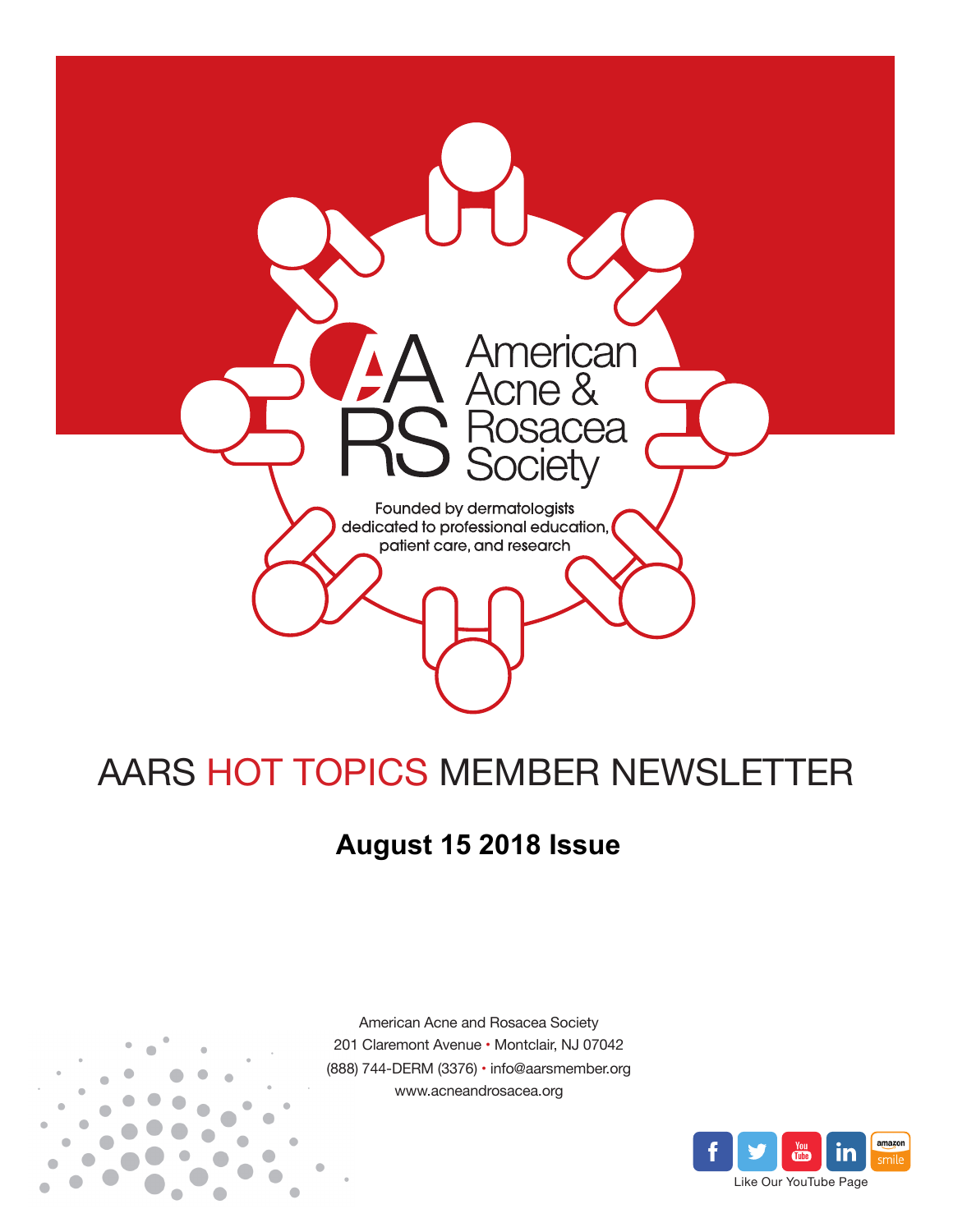

American Acne & Rosacea Society Member Newsletter | www.acneandrosacea.org

*We encourage you to invite your colleagues and patients to get active in the American Acne & Rosacea Society! Visit www.acneandrosacea.org to become member and donate now on www.acneandrosacea.org/ donate to continue to see a change in acne and rosacea.*

### **TABLE OF CONTENTS**

#### **Industry News**

| Ortho Dermatologics Names 2018 Aspire Higher Scholarship Recipients 2 |  |
|-----------------------------------------------------------------------|--|
| Almirall to Acquire Allergan's US Medical Dermatology Unit 3          |  |
| IRB Approval Means BioPharmX To Move Ahead on Phase 2 Trial 3         |  |

#### **New Medical Research**

| Gut microbiota alterations in moderate to severe acne vulgaris patients 4  |  |
|----------------------------------------------------------------------------|--|
|                                                                            |  |
|                                                                            |  |
| Platelet-Rich Plasma Augments Subcision in Atrophic Acne Scars5            |  |
| Treatment of erythematotelangiectatic rosacea, facial erythema5            |  |
|                                                                            |  |
| Control of Propionibacterium acnes by natural antimicrobial substances 6   |  |
| Acne vulgaris severity graded by in vivo reflectance confocal microscopy 6 |  |
|                                                                            |  |
|                                                                            |  |

#### **Clinical Reviews**

| Dairy Intake and Acne Vulgaris: A Systematic Review and Meta-Analysis  8         |  |
|----------------------------------------------------------------------------------|--|
| Molecular interactions of different steroids contributing to sebum production  9 |  |
|                                                                                  |  |
| Comparison of the Efficacy of Azithromycin Versus Doxycycline in Acne Vulgaris 9 |  |

#### **Patient Communication / Counseling**

| Are you equipped to identify depression in your acne patient? 10 |  |  |  |  |  |
|------------------------------------------------------------------|--|--|--|--|--|
|------------------------------------------------------------------|--|--|--|--|--|

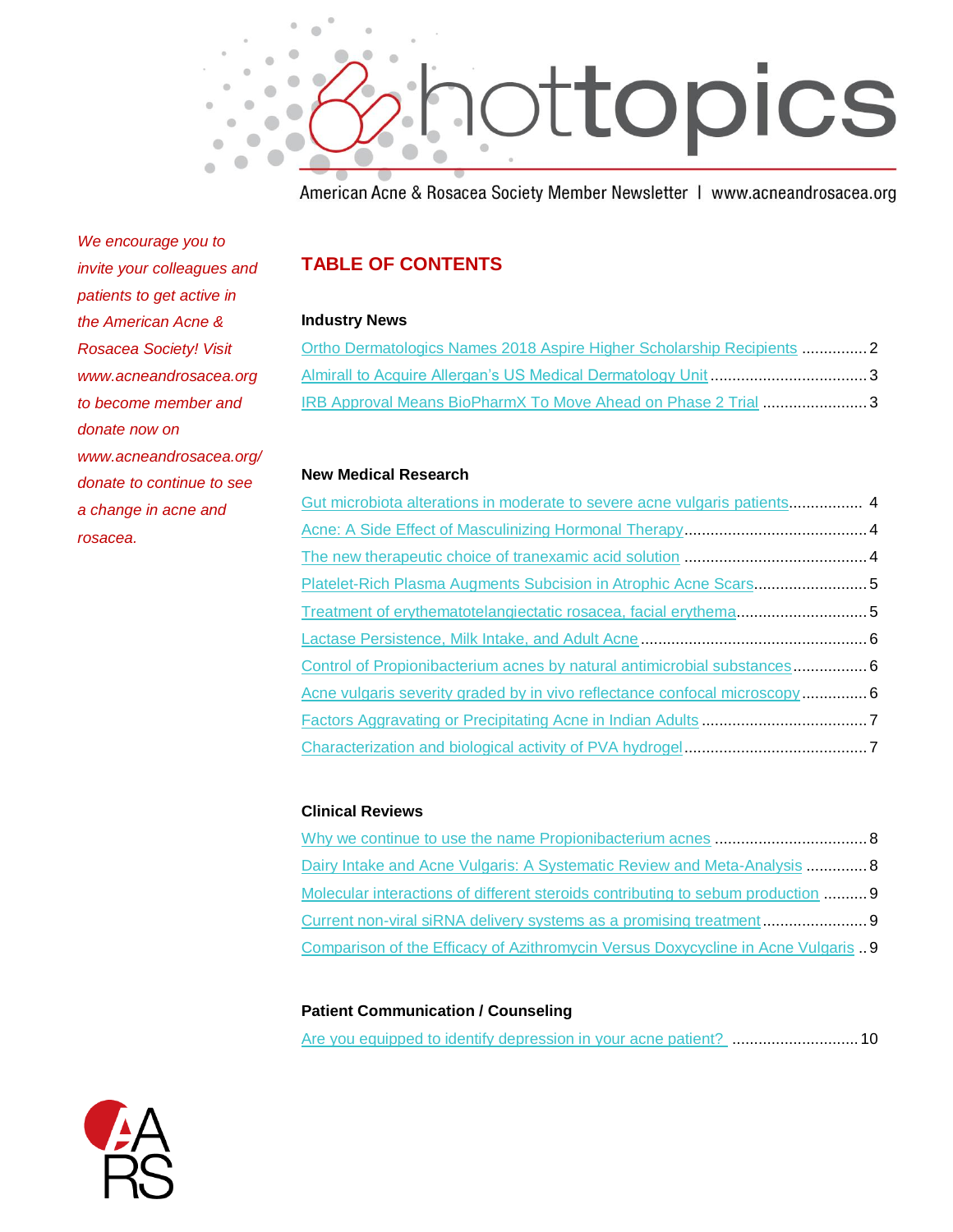## **Industry News**

### <span id="page-2-0"></span>**Ortho Dermatologics Names 2018 Aspire Higher Scholarship Recipients.** Practical Dermatology, DermWire. Wednesday, August 08, 2018. [http://practicaldermatology.com/dermwire/2018/08/08/ortho-dermatologics-names-](http://practicaldermatology.com/dermwire/2018/08/08/ortho-dermatologics-names-2018-aspire-higher-scholarship-recipients)[2018-aspire-higher-scholarship-recipients](http://practicaldermatology.com/dermwire/2018/08/08/ortho-dermatologics-names-2018-aspire-higher-scholarship-recipients)

Ortho Dermatologics, a division of Bausch Health Companies Inc., has named the 2018 honorees of the Aspire Higher program, which since 2013 has granted more than \$450,000 in scholarships to students who have been affected by dermatologic conditions. This year nine students will receive scholarships of \$10,000 each to pursue graduate or undergraduate degrees at an accredited, nonprofit, two- or four-year college, university, or advanced (post-high school) vocational or technical school. "At Ortho Dermatologics, we understand that there is more to skin conditions than what meets the eye, and managing them often comes with challenges. We're proud to continue the Aspire Higher program to help students who have faced such challenges reach their educational goals, while also recognizing the positive impact dermatologists have had on their lives," says Bill Humphries, president, Ortho Dermatologics. The 2018 honorees were selected from nearly 1,200 applications, based in part on essays sharing their experience of living with a dermatologic condition, as well as the role that a dermatologist, physician assistant, or nurse practitioner has played in helping treat it. The applications were judged by an independent panel of dermatologists from across the country. "In the six years that I have served on the judging panel for the Aspire Higher program, I continue to be inspired by these students' dedication to education and passion to excel in their future careers," adds Jonathan S. Weiss, MD, dermatologist at Gwinnett Dermatology, Snellville, GA. "This is one of the most outstanding initiatives taking place in the dermatology community, and I am proud to join Ortho Dermatologics to help these outstanding students achieve their educational dreams and continue aspiring higher." The Aspire Higher program recognizes students at varying stages of their educational careers through scholarships in three categories, including the Undergraduate Scholar Awards for those pursuing undergraduate degrees, the Graduate Scholar Awards for those pursuing graduate degrees, and the Today's Woman Scholar Awards for mothers pursuing undergraduate or graduate degrees.

The 2018 Aspire Higher recipients include:

•Undergraduate Scholar Award ◦Jayla Chanel Davis, Alabaster, AL – University of South Alabama

◦Daisy Pena, San Jose, CA – California State University Long Beach

◦Mary Margaret Jordan, Melissa, TX – Baylor University

•Graduate Scholar Award ◦Zoe Smith, Ferndale, MI – Wayne State School of Medicine

◦Niki Vora, Buena Park, CA – UC Berkeley - UCSF Joint Medical Program

◦Caitlin Parker, Taylorsville, UT – Roseman University of Health Sciences - College of Dental Medicine

•Today's Woman Scholar Award ◦Laura Lukens, Evanston, IL – Northwestern University - Kellogg School of Management

◦Elizabeth Hendrix, Holladay, UT – University of Utah

◦Jennifer Hurley, Hammonton, NJ – Fairleigh Dickinson University

"With the generous help of Ortho Dermatologics and the Aspire Higher scholarship program, I'm thrilled to continue my education at California State University Long Beach," said Daisy Pena. "It is wonderful that this program exists to help those who have struggled with their skin accomplish their academic goals – and I look forward to taking full advantage of this incredible opportunity while also raising awareness of skin conditions like alopecia." To learn more about the Aspire Higher scholarship, visit www.AspireHigherScholarships.com. The 2019 Aspire Higher scholarship program will begin accepting applications in early 2019.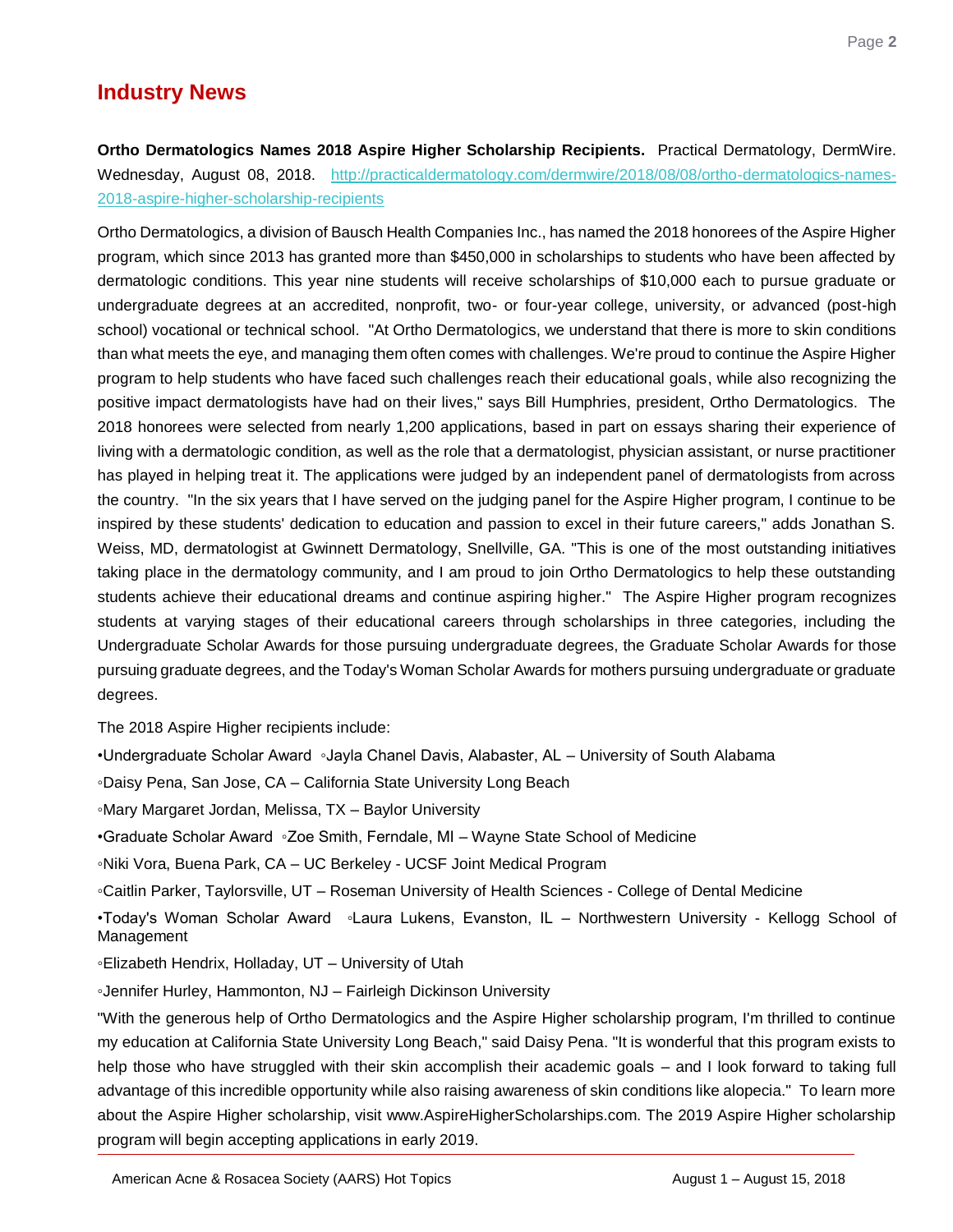<span id="page-3-0"></span>**Almirall to Acquire Allergan's US Medical Dermatology Unit.** Practical Dermatology, DermWire. Friday, August 03, 2018. [http://practicaldermatology.com/dermwire/2018/08/03/almirall-to-acquire-allergans-us-medical](http://practicaldermatology.com/dermwire/2018/08/03/almirall-to-acquire-allergans-us-medical-dermatology-unit)[dermatology-unit](http://practicaldermatology.com/dermwire/2018/08/03/almirall-to-acquire-allergans-us-medical-dermatology-unit) 

Almirall is acquiring a portfolio of five products from Allergan's Medical Dermatology unit in the United States, conditional to the clearance by the relevant authorities. The portfolio includes Aczone® (dapsone), Tazorac® (tazarotene), Azelex® (azelaic acid) and Cordran® Tape (fludroxycortide), as well as SeysaraTM (sarecycline), a new first in class tetracycline-derived antibiotic with anti-inflammatory properties for the treatment of moderate to severe acne vulgaris, in patients 9 years of age and older, with a best-in-class safety profile. FDA approval of Seysara (sarecycline) is anticipated in Q4 2018. The acquisition has been announced for a cash consideration of \$550 Million at closing. The portfolio had net sales of \$70 Million in H1 2018. Almirall expects peak sales of Seysara (sarecycline) from \$150 Million to \$200 Million. Peter Guenter, Chief Executive Officer, Almirall, commented, "This is a transformational deal for Almirall. It will reinforce and consolidate our position in the world's largest dermatology market and is a well-balanced portfolio of mature and growth brands with a major launch opportunity of an innovative New Chemical Entity (NCE). It is perfectly complementary to our existing platform and will be immediately accretive to our earnings. It offers us medium to long term top and bottom line growth opportunities. Moreover, it will allow for an expanded platform to launch KX2-391, which has the potential to become a new standard of care in actinic keratosis." With this acquisition, Almirall says it consolidates and reinforces its presence in the US, the largest market in the world, and expands its range of dermatological products, representing a transformational step for Almirall US as well as Almirall as a whole. The transaction is subject to be approved by antitrust authorities in the US. Almirall does not envisage any significant obstacles to closing by Q4 2018. Strategic and straight forward transaction in one single geography.

<span id="page-3-1"></span>**IRB Approval Means BioPharmX To Move Ahead on Phase 2 Trial of BPX-04 for Rosacea.** Practical Dermatology, DermWire. Wednesday, August 01, 2018. **[http://practicaldermatology.com/dermwire/2018/08/01/irb-approval-means-biopharmx-to-move-ahead-on](http://practicaldermatology.com/dermwire/2018/08/01/irb-approval-means-biopharmx-to-move-ahead-on-phase-2-trial-of-bpx-04-for-rosacea)[phase-2-trial-of-bpx-04-for-rosacea](http://practicaldermatology.com/dermwire/2018/08/01/irb-approval-means-biopharmx-to-move-ahead-on-phase-2-trial-of-bpx-04-for-rosacea)** 

BioPharmX Corporation has received Institutional Review Board approval for its phase 2 study of BPX-04 for the treatment of papulopustular rosacea. Based on data from its open-label feasibility study which assessed tolerability in subjects with papulopustular rosacea, BioPharmX has selected the 1% minocycline concentration for use in the PRISM phase 2 trial to evaluate the safety and efficacy of BPX-04, continuing in its patient-centric commitment to antibiotic stewardship by utilizing a lower dose of antibiotics for patients. The 12-week, open-label feasibility study assessed the tolerability of BPX-04 topical minocycline gel in 30 subjects with moderate-to-severe papulopustular rosacea. Once-daily administration of either 1%, 2%, or vehicle was applied to the face. All treatment arms were well tolerated and there were no serious adverse events, further demonstrating the patient-centric benefits of the BioPharmX HyantX™ delivery system underpinning BPX-04. "Optimizing delivery to the source of the disease, while minimizing the risks of oral antibiotics in patients with rosacea, has the potential to influence better prescribing options for dermatologists," said Neal Bhatia, MD, a board-certified dermatologist at Therapeutics Clinical Research in San Diego and the study's principal investigator. "Dermatologists have long desired a new topical antibiotic option that minimizes the risks of systemic side effects while not contributing to the bigger issue of systemic antibiotic resistance." BPX-041 is the company's second candidate utilizing the novel, patented HyantX™ delivery system, which is designed to stabilize and solubilize hydrophilic molecules in an anhydrous gel environment. This delivery system is being developed to carry a variety of active ingredients – and even combinations of actives – into the skin. Research has shown the delivery system may allow for maximum solubility for multiple actives, which is intended to lead to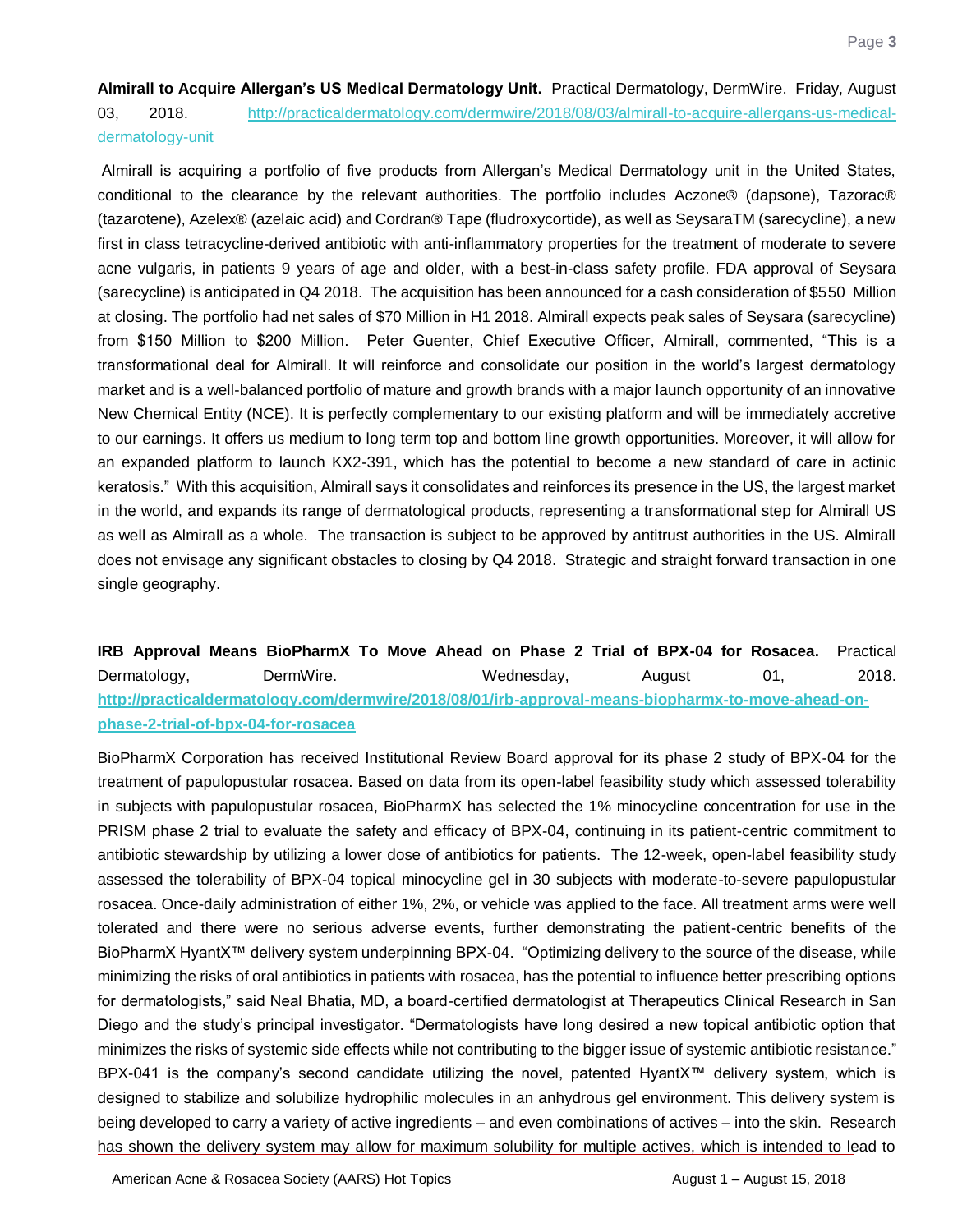enhanced skin penetration and increased efficacy and tolerability, has antibacterial properties, and hydrates the skin, making the delivery system a valuable asset in pipeline development and strategic partnering.

## **New Medical News**

<span id="page-4-0"></span>**Gut microbiota alterations in moderate to severe acne vulgaris patients.** Yan HM, Zhao HJ, Guo DY, et al. J Dermatol. 2018 Aug 13. doi: 10.1111/1346-8138.14586. [Epub ahead of print] <https://www.ncbi.nlm.nih.gov/pubmed/30101990>

Acne vulgaris is a chronic inflammatory dermatosis affecting approximately 85% of adolescents. There are many factors contributing to the development of this ailment. A recent study indicated that gut microbiota takes part in the pathogenesis of acne. We aimed to investigate the link between acne vulgaris and gut microbiota. A total of 31 moderate to severe acne vulgaris patients and 31 healthy controls were enrolled. We collected their feces, and gut microbiota was evaluated by the hypervariable regions of 16S rRNA genes through high-throughput sequencing. We identified links between acne vulgaris and changes of gut microbiota. At the phylum level, Actinobacteria (0.89% in acne patients and 2.84% in normal controls,  $P = 0.004$ ) was decreased and Proteobacteria (8.35% in acne patients and  $7.01\%$  in normal controls,  $P = 0.031$ ) was increased. At the genus level, Bifidobacterium, Butyricicoccus, Coprobacillus, Lactobacillus and Allobaculum were all decreased. The observed difference in genera between acne patients and healthy controls provides a new insight into the link between gut microbiota changes and acne vulgaris risk.

<span id="page-4-1"></span>**Acne: A Side Effect of Masculinizing Hormonal Therapy in Transgender Patients.** Motosko CC, Zakhem GA, Pomeranz MK, Hazen A. Br J Dermatol. 2018 Aug 12. doi: 10.1111/bjd.17083. [Epub ahead of print] <https://www.ncbi.nlm.nih.gov/pubmed/30101531>

Masculinizing hormonal treatment in transgender men has the potential to increase the level of androgens at end organs, including the pilosebaceous unit. Androgen-induced sebocyte growth and differentiation, sebum production, and infundibular keratinization may underlie the development of acne vulgaris among patients receiving this therapy. Despite the incidence of treatment-related acne and the unique considerations in treating transgender men, studies addressing this topic among this patient population are limited. Generally, standard guidelines for the treatment of acne can be followed in treating these patients; however, several medical, social, and psychologic factors should be considered. The aim of this article is to familiarize dermatologists with the sensitivities and challenges of treating acne in transgender male individuals.

[Download Reference Document](http://files.constantcontact.com/c2fa20d1101/6de3bbc0-1278-4504-a6dd-0569239ea36a.pdf)

<span id="page-4-2"></span>**The new therapeutic choice of tranexamic acid solution in treatment of erythematotelangiectatic rosacea.** Bageorgou F, Vasalou V, Tzanetakou V, Kontochristopoulos G. J Cosmet Dermatol. 2018 Aug 11. doi: 10.1111/jocd.12724. [Epub ahead of print] <https://www.ncbi.nlm.nih.gov/pubmed/30099833>

Background: Erythematotelangiectatic rosasea is a common, chronic, relapsing disease characterized mainly by vascular components, for which many therapies may exist but with limited efficacy. Objectives: We decided to test the efficacy of tranexamic acid when applied topically on the affected areas. Tranexamic acid is an antifibrinolytic,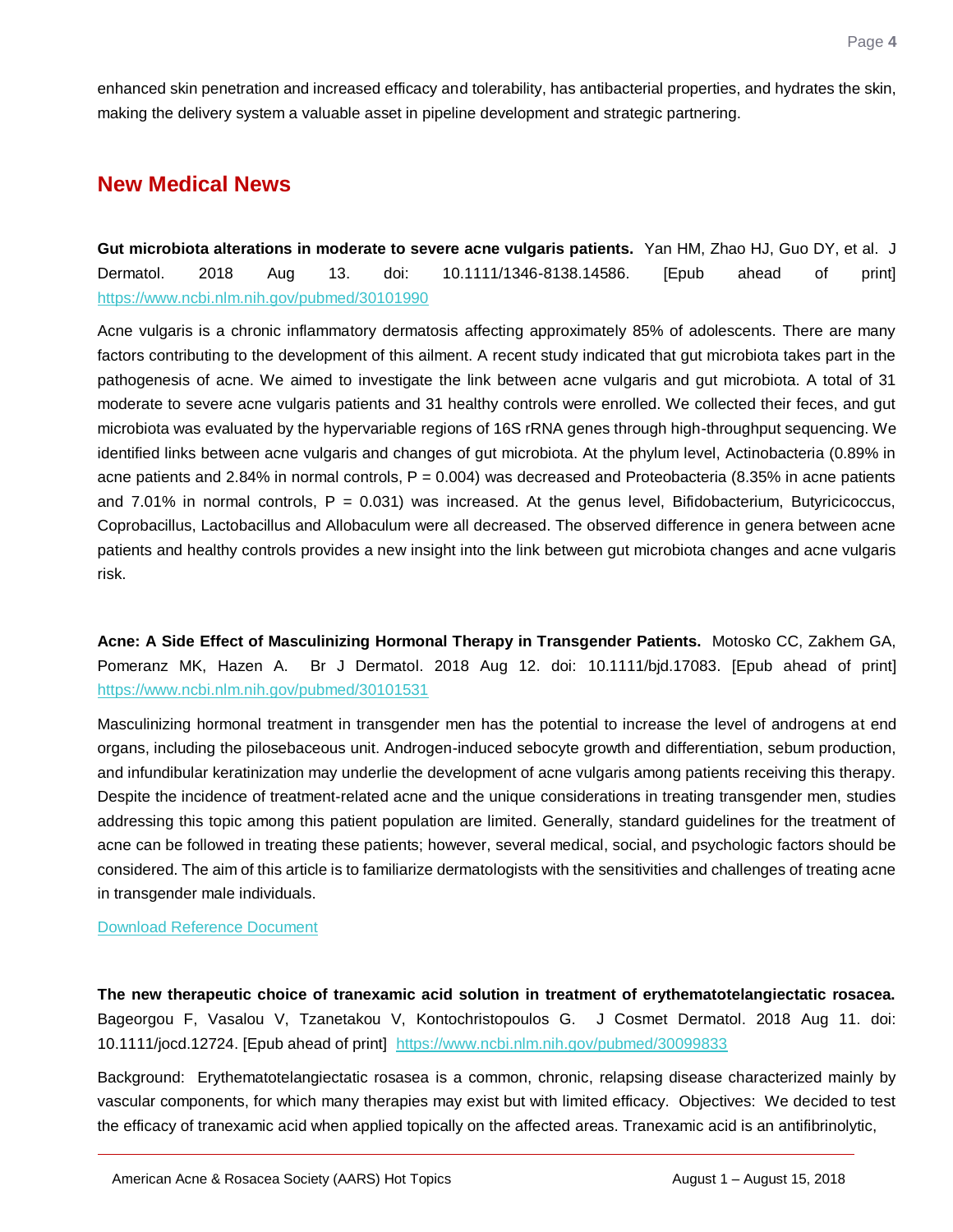thus we considered it could be effective at this type of rosacea. Methods: This is an unblinded study. We included 20 patients, having erythematotelangiectatic rosacea. All patients were women between 27 and 65 years-old. We divided the patients in two groups, the first group was treated only with tranexamic acid solution (Transamin inj/sol 500 mg/5 mL) infused wet dressing for 20 minutes, and the second group was treated with microneedling simultaneously with tranexamic acid solution topical application followed by tranexamic acid solution infused dressing therapy, every 15 days for four sessions. Results: The improvement assecion was outlined according to the Investigator Global Assessment of Rosacea Severity Score (IGA-RSS) and the use of clinical photos and dermoscopy. All patients were improved in the end of the therapy. There was statistically significant improvement, 2 units IGA-RSS in the first group, whereas 3 units IGA-RSS in the second group. The improvement lasted more than four months. The tolerability of the use of tranexamic acid was also assessed. Conclusions: According to our results a new really promising simple, safe and cheap treatment option targeting mainly to the vascular net and the erythema of rosacea is proposed.

<span id="page-5-0"></span>**Platelet-Rich Plasma Augments Subcision in Atrophic Acne Scars: A Split-Face Comparative Study.** Deshmukh NS, Belgaumkar VA. Dermatol Surg. 2018 Aug 10. doi: 10.1097/DSS.0000000000001614. [Epub ahead of print] <https://www.ncbi.nlm.nih.gov/pubmed/30102625>

Background: Acne has a prevalence of 90% among adolescents. Facial scarring affects 75% of patients. Autologous platelet-rich plasma (PRP) is a novel treatment option for acne scar management and can be used as an adjuvant to acne scar revision procedures. Owing to its remodeling properties, PRP when used as an adjuvant reduces the total number of sittings. Objective: To compare efficacy of autologous PRP and subcision against subcision alone in acne scars. Methodology: It was an experimental analytical study conducted over a period of 2 years. Forty patients successfully completed the trial. It was a split-face study in which the right side of the face was the study side where autologous PRP was injected into each scar after performing subcision. The left side of the face was the control side where only subcision was performed. Digital photographs were taken at every sitting. Analysis was performed using the Wilcoxon signed-rank test and Mann-Whitney tests in SPSS software. Results: Platelet-rich plasma and subcision showed greater improvement (32.08%) in postacne scars as compared to subcision alone (8.33%). Rolling acne scars responded greatest (39.27%) followed by box-type scars (33.88%). Conclusion: Platelet-rich plasma and subcision act synergistically to improve the appearance of acne scars.

<span id="page-5-1"></span>**Treatment of erythematotelangiectatic rosacea, facial erythema, and facial telangiectasia with a 577-nm proyellow laser: a case series.** Kapicioglu Y, Sarac G, Cenk H. Lasers Med Sci. 2018 Aug 10. doi: 10.1007/s10103- 018-2606-6. [Epub ahead of print] https://www.ncbi.nlm.nih.gov/pubmed/30097757

Various lasers have been used for the treatment of erythematotelangiectatic rosacea (ETR), facial erythema (FE), and facial telangiectasias (FT). The assessment of the treatments of all of these conditions with a 577-nm pro-yellow laser has not been reported yet. The aim of this work was to assess the efficacy and safety of the 577-nm pro-yellow laser in ETR, FE, and FT. Forty patients suffering from ETR, FE, and FT (25 female and 15 male) were enrolled in this study. All of the patients were treated with 577-nm pro-yellow laser (QuadroStarPRO YELLOW® Asclepion Laser Technologies, Germany) at 4-week intervals, for one to four sessions. The assessment of the treatment was made based on the digital photographs and the percentage of fading of the erythema and telangiectasias in the lesions. Significant clinical improvement (80-100%) was observed in the first or second sessions of the treatment in FE and ETR patients and in second and fourth sessions of the treatment in FT patients. The treatment was very well tolerated. No side effect was observed except for a few patients who had mild to moderate erythema fading away in 12-24 h.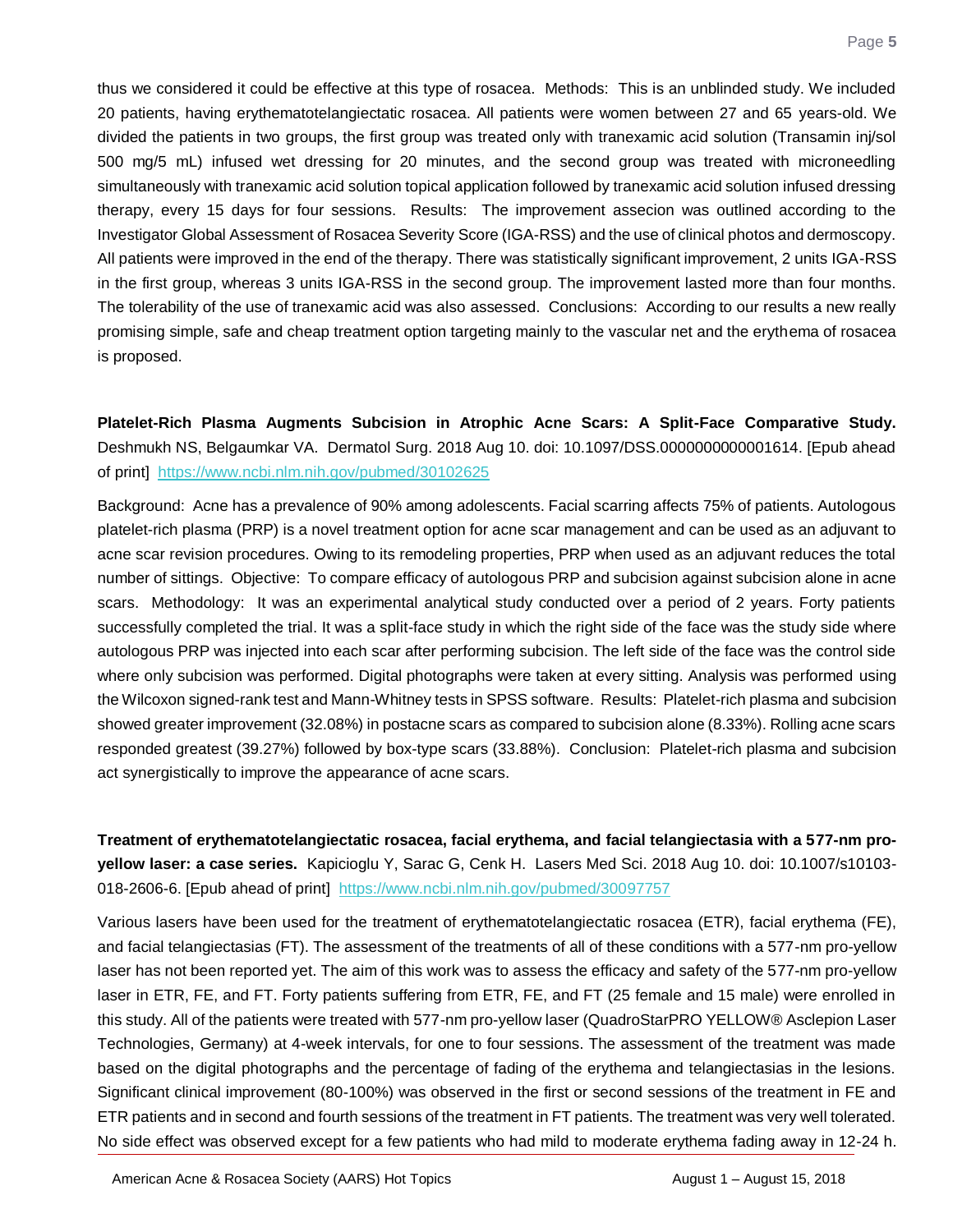This case series has shown that the pro-yellow laser is a very effective, safe, and well-tolerated treatment for ETR, FE, and FT.

<span id="page-6-0"></span>**Lactase Persistence, Milk Intake, and Adult Acne: A Mendelian Randomization Study of 20,416 Danish Adults.** Juhl CR, Bergholdt HKM, Miller IM, et al. Nutrients. 2018 Aug 8;10(8). pii: E1041. doi: 10.3390/nu10081041. <https://www.ncbi.nlm.nih.gov/pubmed/30096803>

Whether there is a causal relationship between milk intake and acne is unknown. We tested the hypothesis that genetically determined milk intake is associated with acne in adults using a Mendelian randomization design. LCT-13910 C/T (rs4988235) is associated with lactase persistence (TT/TC) in Northern Europeans. We investigated the association between milk intake, LCT-13910 C/T (rs4988235), and acne in 20,416 adults (age-range: 20<sup>-</sup>96) from The Danish General Suburban Population Study (GESUS). The adjusted observational odds ratio for acne in any milk intake vs. no milk intake was 0.93(95% confidence interval: 0.48<sup>-</sup>1.78) in females and 0.49(0.22<sup>-</sup>1.08) in males aged  $20$ <sup>-39</sup> years, and 1.15(95% confidence interval:  $0.66$ <sup>-1</sup>.99) in females and 1.02(0.61<sup>-</sup>1.72) in males above 40 years. The unadjusted odds ratio for acne in TT+TC vs. CC was  $0.84(0.43<sup>-1.62</sup>)$  in the age group 20 $<sup>-39</sup>$  years, and</sup> 0.99(0.52<sup>-</sup>1.88) above 40 years. We did not find any observational or genetic association between milk intake and acne in our population of adults.

[Download Reference Document](http://files.constantcontact.com/c2fa20d1101/7c8987ee-64ad-44b5-aa0e-456805203395.pdf)

<span id="page-6-1"></span>**Control of Propionibacterium acnes by natural antimicrobial substances: Role of the bacteriocin AS-48 and lysozyme.** Cebrián R, Arévalo S, Rubiño S, et al. Sci Rep. 2018 Aug 6;8(1):11766. doi: 10.1038/s41598-018-29580- 7. <https://www.ncbi.nlm.nih.gov/pubmed/30082920>

We report the high susceptibility of several clinical isolates of Propionibacterium acnes from different sources (skin, bone, wound exudates, abscess or blood contamination) to the head-to-tail cyclized bacteriocin AS-48. This peptide is a feasible candidate for further pharmacological development against this bacterium, due to its physicochemical and biological characteristics, even when it is growing in a biofilm. Thus, the treatment of pre-formed biofilms with AS-48 resulted in a dose- and time-dependent disruption of the biofilm architecture beside the decrease of bacterial viability. Furthermore, we demonstrated the potential of lysozyme to bolster the inhibitory activity of AS-48 against P. acnes, rendering high reductions in the MIC values, even in matrix-growing cultures, according to the results obtained using a range of microscopy and bioassay techniques. The improvement of the activity of AS-48 through its coformulation with lysozyme may be considered an alternative in the control of P. acnes, especially after proving the absence of cytotoxicity demonstrated by these natural compounds on relevant human skin cell lines. In summary, this study supports that compositions comprising the bacteriocin AS-48 plus lysozyme must be considered as promising candidates for topical applications with medical and pharmaceutical purposes against dermatological diseases such as acne vulgaris.

[Download Reference Document](http://files.constantcontact.com/c2fa20d1101/bbde6353-d033-4724-91f2-4cb35a05ec91.pdf)

<span id="page-6-2"></span>**Acne vulgaris severity graded by in vivo reflectance confocal microscopy and optical coherence tomography.**  Fuchs CSK, Andersen AJB, Ardigo M, et al. Lasers Surg Med. 2018 Aug 2. doi: 10.1002/lsm.23008. [Epub ahead of print] <https://www.ncbi.nlm.nih.gov/pubmed/30070369>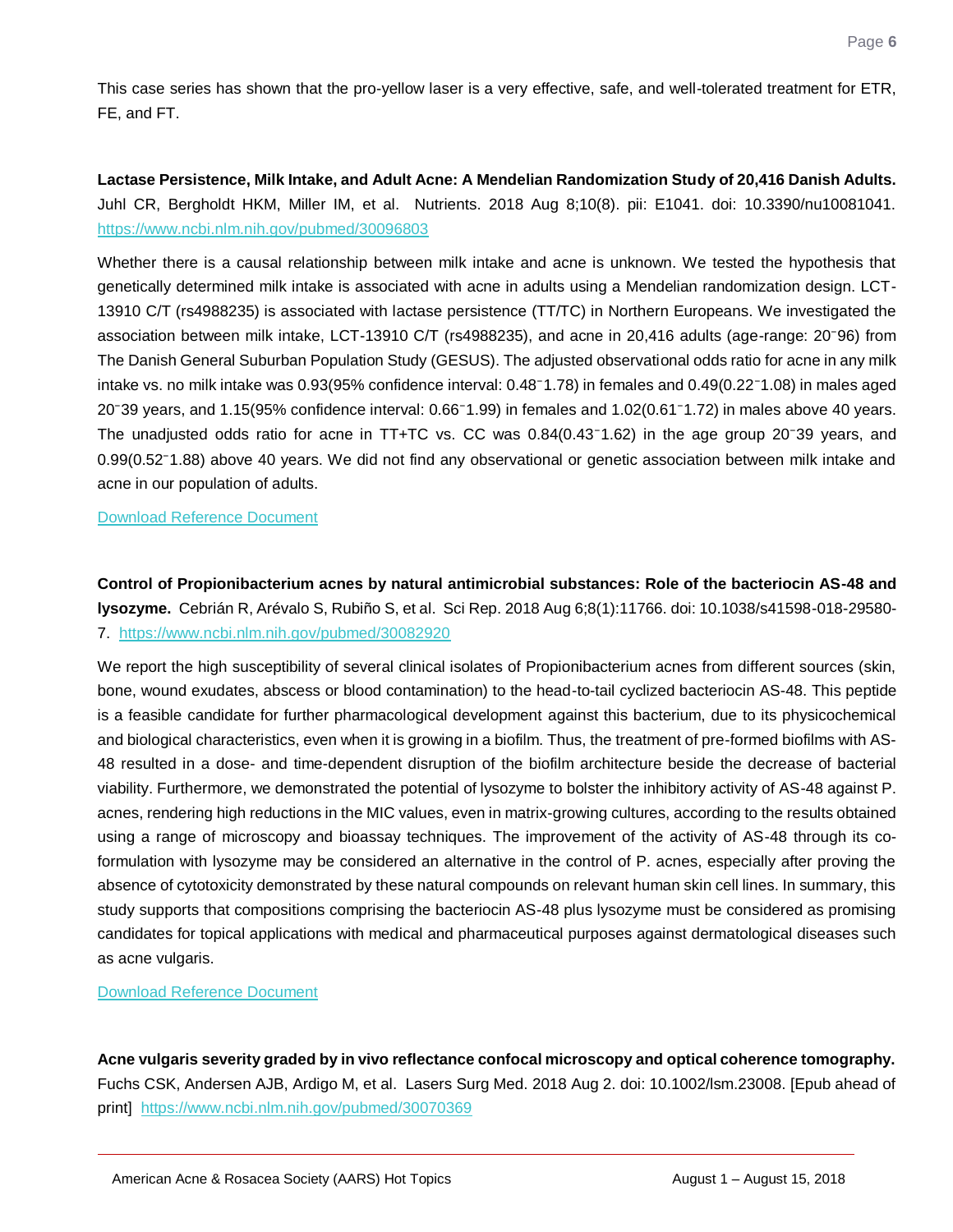Introduction: Acne is an inflammatory disease of the pilosebaceous unit, which can be investigated in vivo using reflectance confocal microscopy (RCM) and optical coherence tomography (OCT). Objectives: By means of RCM and OCT to identify morphological characteristics of acne that may be associated with clinical acne severity. Methods: Patients with mild to moderate facial acne (n = 14, Investigators Global Assessment scale, IGA 1-3), and healthy participants (n = 7, IGA 0) were included in this explorative study. A total of 108 RCM image blocks and 54 OCT scans (each RCM and OCT image measuring 6 × 6 mm) were captured from lesional-, perilesional, and lesion-free skin areas. Acne lesions, infundibular regions of follicles and inflammation degree were compared in acne patients and healthy participants. Results: Combined use of RCM and OCT demonstrated infundibular morphology, acne lesions, and blood flow. RCM images of perilesional- and lesion-free skin in acne patients revealed follicle infundibula with hyperkeratinized borders and abundant keratin plugs, contrasting skin of healthy participants. Higher acne severity related to increased number of follicles with hyperkeratotic borders ( $P = 0.04$ ) and keratin plugs ( $P = 0.006$ ), increased infundibulum diameter ( $P < 0.001$ ), increased density of inflammatory cells ( $P < 0.001$ ), and blood flow ( $P = 0.03$ ). Acne lesion morphology was not associated with acne severity. Conclusion: Combined use of RCM and OCT elucidated distinctive follicle infundibulum characteristics and inflammation degree that were associated with acne severity. Future trials may apply imaging techniques to support clinical acne grading, and monitor treatment efficacy.

<span id="page-7-0"></span>**Factors Aggravating or Precipitating Acne in Indian Adults: A Hospital-Based Study of 110 Cases.** George RM, Sridharan R. Indian J Dermatol. 2018 Jul-Aug;63(4):328-331. doi: 10.4103/ijd.IJD\_565\_17. <https://www.ncbi.nlm.nih.gov/pubmed/30078878>

Background: Although acne is principally a disorder of adolescence, the number of adult patients with acne is increasing. Adult acne is defined as the presence of acne beyond the age of 25 years. There is relatively few data on the prevalence and studies of acne in adult population. Aim and Objectives: To analyze the various factors that aggravate or precipitate acne vulgaris in Indian adults. Materials and methods: The study was done at the Department of Dermatology at a tertiary care center in Kerala for a period of 1 year. A total of 110 patients above the age of 25 year diagnosed clinically as acne vulgaris were included in the study. A detailed history regarding age of onset, duration, type of acne, family history, whether there was any exacerbation related to food, cosmetics, drugs, emotional stress, seasonal variation, sunlight, sweating, pregnancy, menstruation and smoking was taken. Results: Majority of patients with adult acne were in the age group 26-30 years and there was a clear female preponderance. Persistent acne was more common than late onset acne. Food items and cosmetics were attributed to exacerbation by 47.3% and 40% of patients respectively; 32.7% patients had exacerbations during stress, 26.4% following sun exposure and 23.6% after sweating. About 48% patients had first degree relatives with present or past history of acne. Most of the female patients had premenstrual flare of acne, which was much more common among patients with persistent acne. Pregnancy had no effect on acne in majority of patients. Seasonal variation was observed in 44.5% patients, most of them showing exacerbation in summer months. Conclusion: Acne as a disease lasts longer, persists into adulthood and requires treatment well into the forties. Unlike teenage acne, where males tend to be affected more commonly, post adolescent acne mainly affects females. It is therapeutically rewarding to identify the concerned triggers and aggravating factors and be able to deal with them.

[Download Reference Document](http://files.constantcontact.com/c2fa20d1101/2956432f-39ee-4842-b9af-82f89a35005e.pdf)

<span id="page-7-1"></span>**Characterization and biological activity of PVA hydrogel containing chitooligosaccharides conjugated with gallic acid.** Park HH, Ko SC, Oh GW, et al. Carbohydr Polym. 2018 Oct 15;198:197-205. doi: 10.1016/j.carbpol.2018.06.070. Epub 2018 Jun 18. <https://www.ncbi.nlm.nih.gov/pubmed/30092991>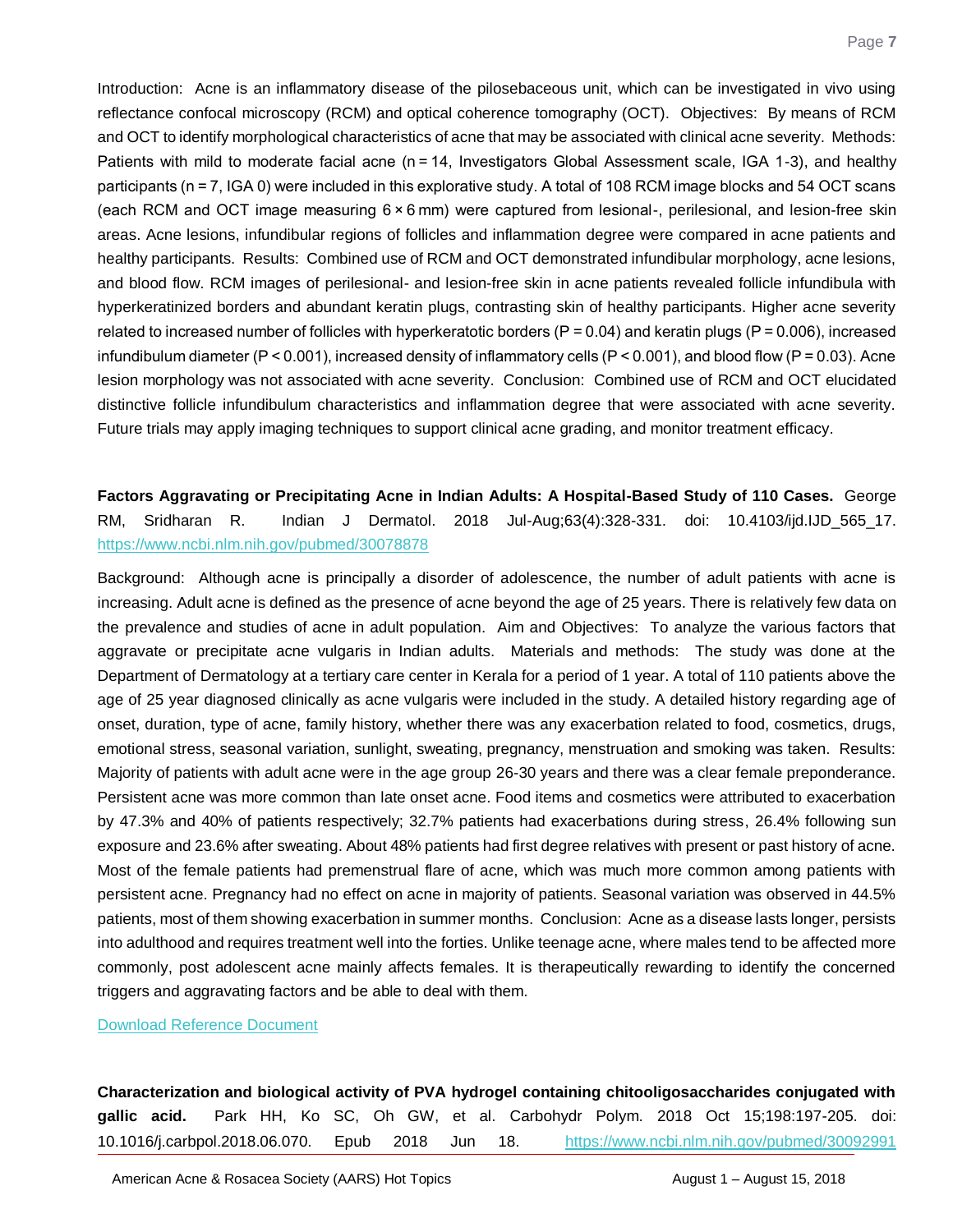Propionibacterium acnes plays a key role in the onset of inflammation leading to acne and in downregulation of the defense system against oxidative stress. Therefore, antibiotics such as macrolides, tetracyclines, azelaic acid, and erythromycin are used to reduce microbial proliferation and resulting inflammation. Nonetheless, antibiotic treatment has side effects including cytotoxicity, allergy, and diarrhea. Therefore, recent studies were focused on the development of alternative antimicrobial materials. We conjugated chitooligosaccharide (COS) with gallic acid (GA) by the hydrogen peroxide-mediated method and evaluated antioxidant and antimicrobial activities. Then, we fabricated a polyvinyl alcohol (PVA) hydrogel containing COS conjugated with GA (GA-COS) for acne treatment. GA-COS at 5-10 kDa showed an excellent antioxidant activity and a better antimicrobial activity against P. acnes as compared with COS. In addition, the PVA hydrogel with GA-COS inhibited intracellular formation of reactive oxygen species and exerted antimicrobial action better than controls did.

## **Clinical Reviews**

<span id="page-8-0"></span>**Why we continue to use the name Propionibacterium acnes.** Alexeyev OA, Dekio I, Layton AM, et al. Br J Dermatol. 2018 Aug 13. doi: 10.1111/bjd.17085. [Epub ahead of print] <https://www.ncbi.nlm.nih.gov/pubmed/30101491>

Propionibacterium acnes is a gram-positive anaerobic rod commonly associated with acne vulgaris. It is a normal commensal of the human skin and can be linked to a wide variety of diseases, such as central nervous system shunt infections, joint infections, endocarditis and prostate infection. We read with interest the proposal to reclassify selected species within the genus Propionibacterium to the proposed novel genus Cutibacterium.

#### [Download Reference Document](http://files.constantcontact.com/c2fa20d1101/ff1322b5-cb35-46b5-b0b2-53c4550a8296.pdf)

<span id="page-8-1"></span>**Dairy Intake and Acne Vulgaris: A Systematic Review and Meta-Analysis of 78,529 Children, Adolescents, and Young Adults.** Juhl CR, Bergholdt HKM, Miller IM, et al. Nutrients. 2018 Aug 9;10(8). pii: E1049. doi: 10.3390/nu10081049. <https://www.ncbi.nlm.nih.gov/pubmed/30096883>

A meta-analysis can help inform the debate about the epidemiological evidence on dairy intake and development of acne. A systematic literature search of PubMed from inception to 11 December 2017 was performed to estimate the association of dairy intake and acne in children, adolescents, and young adults in observational studies. We estimated the pooled random effects odds ratio (OR) (95% CI), heterogeneity (I²-statistics, Q-statistics), and publication bias. We included 14 studies (n = 78,529; 23,046 acne-cases/55,483 controls) aged 7<sup>-</sup>30 years. ORs for acne were 1.25  $(95\% \text{ Cl: } 1.15^-1.36; \text{ p} = 6.13 \times 10^{-8} \text{J}$  for any dairy, 1.22  $(1.08^-1.38; \text{ p} = 1.62 \times 10^{-3} \text{J}$  for full-fat dairy, 1.28  $(1.13^-1.44; \text{ m} = 1.12 \times 10^{-3} \text{J} \cdot \text{m} = 1.12 \times 10^{-3} \text{J} \cdot \text{m} = 1.12 \times 10^{-3} \text{J} \$  $p = 8.23 \times 10^{-5}$  for any milk, 1.22 (1.06 $^{-1}$ .41;  $p = 6.66 \times 10^{-3}$ ) for whole milk, 1.32 (1.16 $^{-1}$ .52;  $p = 4.33 \times 10^{-5}$ ) for low-fat/skim milk, 1.22 (1.00 $^{-1}$ .50; p = 5.21 x 10-2) for cheese, and 1.36 (1.05 $^{-1}$ .77; p = 2.21 x 10-2) for yogurt compared to no intake. ORs per frequency of any milk intake were 1.24 (0.95 $-1.62$ ) by 2 $-6$  glasses per week, 1.41 (1.05 $-1.90$ ) by 1 glass per day, and 1.43 (1.09 $-1.88$ ) by  $\geq$ 2 glasses per day compared to intake less than weekly. Adjusted results were attenuated and compared unadjusted. There was publication bias ( $p = 4.71 \times 10^{-3}$ ), and heterogeneity in the meta-analyses were explained by dairy and study characteristics. In conclusion, any dairy, such as milk, yogurt, and cheese, was associated with an increased OR for acne in individuals aged 7<sup>-</sup>30 years. However, results should be interpreted with caution due to heterogeneity and bias across studies.

#### [Download Reference Document](http://files.constantcontact.com/c2fa20d1101/2ec251af-4534-4947-ac2b-233e8b89daaf.pdf)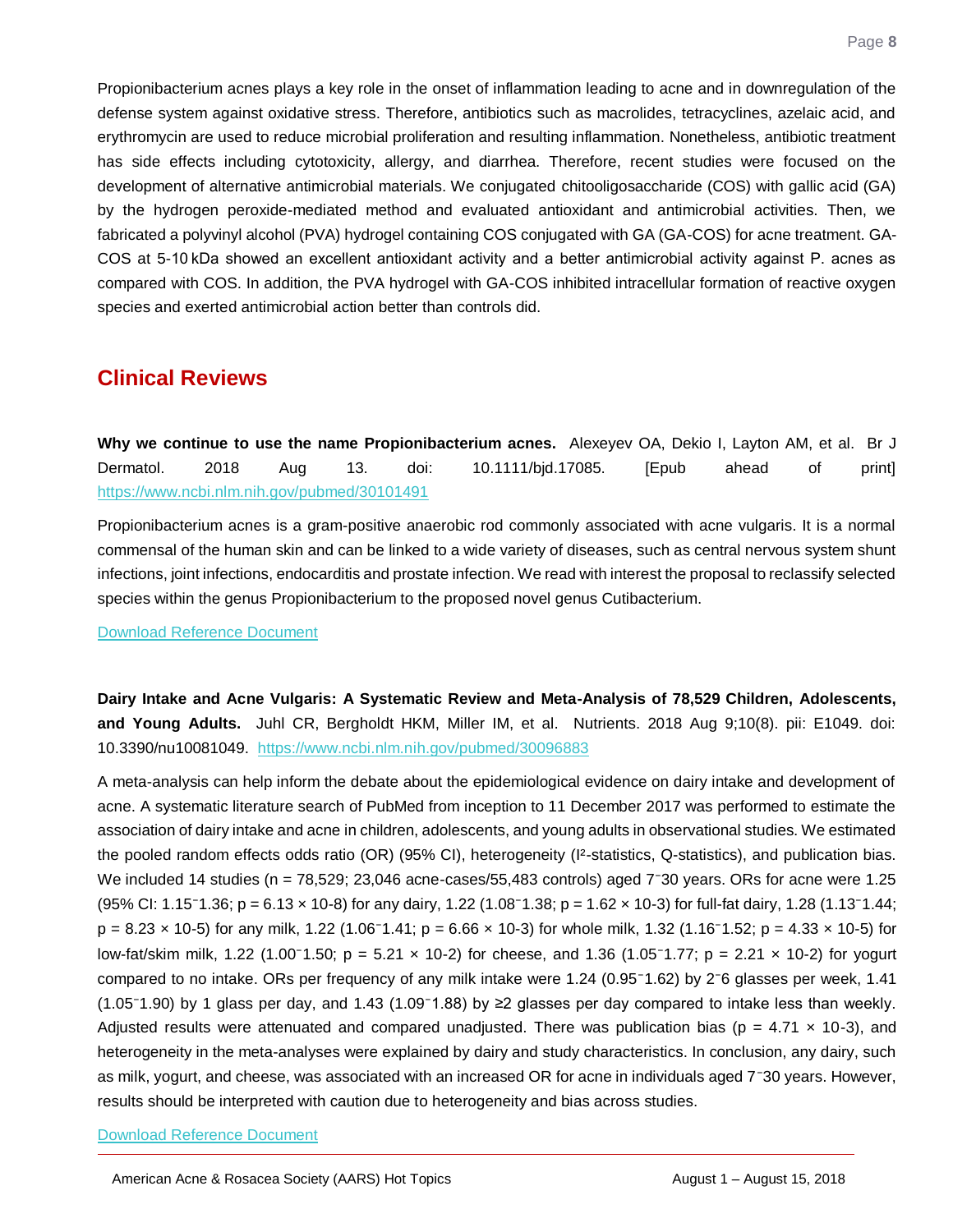<span id="page-9-0"></span>**Molecular interactions of different steroids contributing to sebum production. Review.** Cabeza M, Bautista L, Bravo MG, Heuze Y. Curr Drug Targets. 2018 Aug 7. doi: 10.2174/1389450119666180808113951. [Epub ahead of print] <https://www.ncbi.nlm.nih.gov/pubmed/30088446>

Considerable progress has been made in learning about the physiology and biochemistry of the sebaceous glands and several of the diseases that affect this component of the skin. Of these diseases, acne has particular importance. Although it is associated with adolescence, because of the hormonal changes that take place in this stage, when it is severe it can cause depression. Moreover, in a considerable proportion of acne sufferers both adolescent and adult, it can produce tumors and deformation of the sebaceous glands. This seriously affects the sufferers to the point where it may limit their professional activities because they do not want to be seen in public. In this article we review several important issues related to the sebaceous gland, with the objective of contributing to advances in current treatments. The sebaceous gland is described as an intracrine organ, which can codify a number of different hormones and receptors. A detailed review is given of steroid metabolism in the skin, the presence of different hormone receptors, and hormone influence on lipogenesis at different ages. The mechanism of action of androgens and progestogens is analyzed in relation to lipogenesis carried out in the sebaceous glands. Several new steroidal compounds are proposed. Their mechanism of action has been elucidated and they have been shown to influence lipogenesis in sebaceous glands, modifying their structure and biochemistry. These molecules offer potential for new treatment options.

## <span id="page-9-1"></span>**Current non-viral siRNA delivery systems as a promising treatment of skin diseases.** Rosa J, Suzuki I, Kravicz M, et al. Curr Pharm Des. 2018 Aug 7. doi: 10.2174/1381612824666180807120017. [Epub ahead of print] <https://www.ncbi.nlm.nih.gov/pubmed/30084329>

Background: Gene therapy is a new approach to discover and treat many diseases. It has attracted considerable attention from researchers in the last decades. The gene therapy through RNA interference has been considered one of the most recent and revolutionary approaches used in individualized therapy. In the last years, we have witnessed the rapid development in the field of the gene silencing and knockdown by topical siRNA. Its application in gene therapy has become an attractive alternative for drug development. Methods: This article will address topical delivery of siRNA as a promising treatment for skin disorders. An update on the advances in siRNA-based nanocarriers as a powerful therapeutic strategy for several skin diseases will be discussed giving emphasis on in vitro evaluations. Results: Through the in-depth review of the literature on the use of siRNAs for skin diseases we realize how widespread this use is. We have also realized that nanoparticles as non-viral vectors are increasingly being explored. Skin diseases where the use of siRNA has been explored most are skin cancer (melanoma and non-melanoma), psoriasis, vitiligo, dermatitis and leprosy. But we also report here other diseases where the use of siRNA has been growing as acne, alopecia areata, cutaneous leishmaniasis, mycoses, herpes, epidermolysis bullosa and oculocutaneous albinism. Also highlighted, the first clinical trial of siRNA for cutaneous diseases, aimed at Pathyounychia Congenita. Conclusion: The treatment of skin diseases based on topical delivery of siRNA, which act by inhibiting the expression of target transcripts, offers many potential therapeutic advantages for suppressing genes into the skin.

<span id="page-9-2"></span>**Comparison of the Efficacy of Azithromycin Versus Doxycycline in Acne Vulgaris: A Meta-Analysis of Randomized Controlled Trials.** Kim JE, Park AY, Lee SY, et al. Ann Dermatol. 2018 Aug;30(4):417-426. doi: 10.5021/ad.2018.30.4.417.<https://www.ncbi.nlm.nih.gov/pubmed/30065581>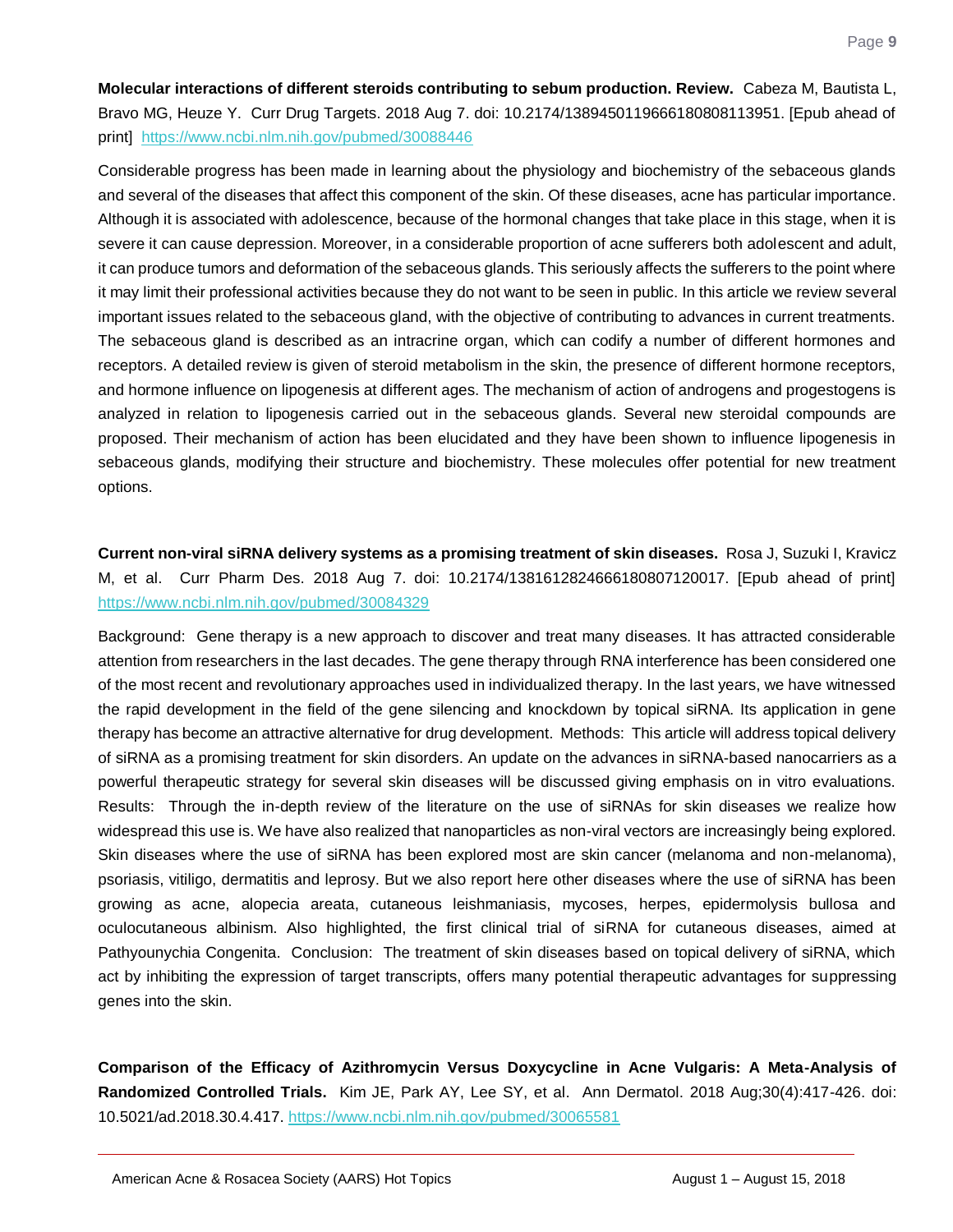Background: Acne vulgaris is one of the most common disorders of the pilosebaceous unit. Although doxycycline is considered to be a first-line anti-acne antibiotic, various other antibiotics have been tried due to its adverse effects and contraindications. We performed a meta-analysis of randomized controlled trials (RCTs) that compared the efficacy of oral azithromycin pulse therapy with that of oral daily doxycycline in the management of moderate to severe acne vulgaris. Methods: Five scientific databases (MEDLINE, EMBASE, Cochrane Library, SCOPUS, and Web of Science) were searched to identify relevant studies. A review of 1,341 publications produced six RCTs that met our predefined inclusion criteria. The clinical outcome measures were remaining acne lesion counts, patients' selfassessment of treatment, and the investigators' assessment of treatment after 12 weeks. Results: We included six studies assessing 906 patients with moderate to severe acne vulgaris. Meta-analyses of clinical outcome measures revealed no significant difference between the two groups regarding remaining acne lesion counts (p=0.27), patients' self-assessment of treatment (p=0.67), and the investigators' assessment of treatment (p=0.32). The incidence of severe adverse events leading to the discontinuation of therapy was higher in the doxycycline daily therapy group when compared with the azithromycin pulse therapy group. Conclusion: This study indicates that azithromycin pulse therapy is equivalent to doxycycline at 12 weeks in the efficacy of the treatment for moderate to severe acne vulgaris Therefore, oral azithromycin pulse therapy may be a good alternative to doxycycline in the management of acne for those unable to tolerate doxycycline.

[Download Reference Document](http://files.constantcontact.com/c2fa20d1101/5b969936-6e07-41b3-9bbb-8101a87a8af2.pdf)

## **Patient Counseling/Communication**

<span id="page-10-0"></span>**Are you equipped to identify depression in your acne patient?** By Whitney J. Palmer. Aug 13, 2018. Dermatology Times. [http://www.dermatologytimes.com/current-and-emerging-treatments-acne/are-you-equipped](http://www.dermatologytimes.com/current-and-emerging-treatments-acne/are-you-equipped-identify-depression-your-acne-patient)[identify-depression-your-acne-patient](http://www.dermatologytimes.com/current-and-emerging-treatments-acne/are-you-equipped-identify-depression-your-acne-patient) 

"As dermatologists, we are trained in managing acne. We can provide early and effective treatment that improves the physical and psychological effects. It is up to us to bridge the gap between those suffering from acne and their access to medical treatment." Acne (©OcskayBence/Shutterstock.com) Of all dermatological conditions, acne vulgaris is the most common. While its outward affects are easily noticeable, the internal ones — reduced self-esteem, decreased self-image, and increased anxiety — often go undiagnosed. As a dermatologist, though, you can help reverse those effects. In the United States, approximately 85 percent of adolescents and two-thirds of adults over age 18 struggle with AV. It's presence, according to a literature review published in the International Journal of Women's Dermatology, is associated with higher rates of depression, anxiety, social isolation, suicidal ideation, and suicide attempts. While women and individuals with severe acne vulgaris are most commonly affected, it can have significant negative impacts on anyone. Of the affected group, 70-80 percent use self-prescribed topical treatments, but only between 5-28 percent seek care from a dermatologist. Patients with moderate-to-severe acne vulgaris (approximately 61 percent of them ) are more likely to pursue medical intervention. Overall, individuals with AV take an average of 22.2 months to see a professional. You can alleviate the stress for patient who come to see you, the study authors wrote. "As dermatologists, we are trained in managing acne. We can provide early and effective treatment that improves the physical and psychological effects," the authors wrote. "It is up to us to bridge the gap between those suffering from acne and their access to medical treatment." Still, be prepared for up to half being unable to follow treatment plans due to financial reasons, the authors wrote. Assessing acne vulgaris: According to the literature review of 13 studies on acne vulgaris and self-esteem from 11 countries, nearly 90 percent of patients report feeling embarrassed by the condition. The earlier acne vulgaris shows up, the younger the age at which a patient will begin to report self-esteem